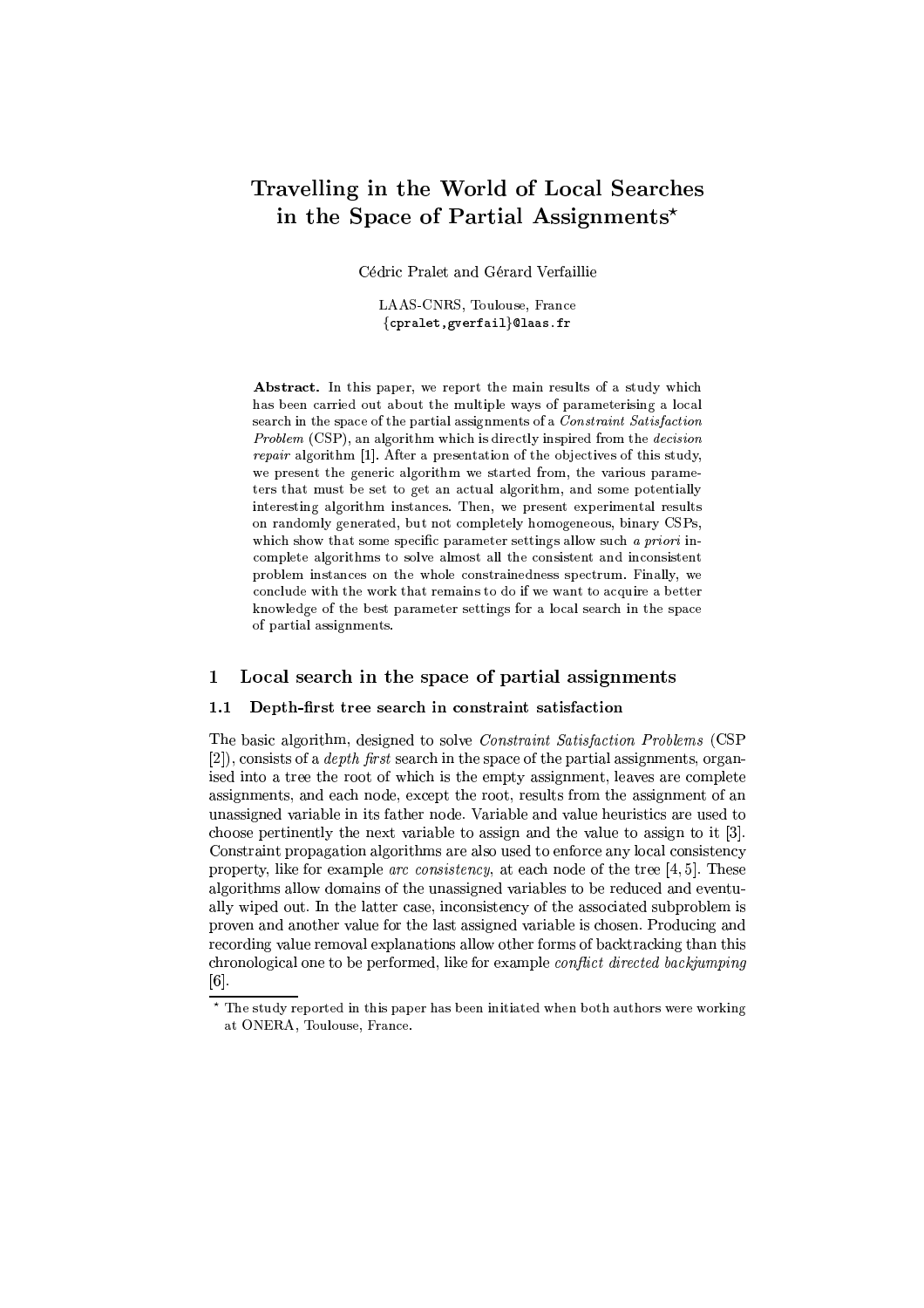The main advantage of such a tree search is its completeness: if the problem instance is consistent, a solution is found; if not, inconsistency is established. Another advantage is its limited space complexity, which is only a linear function of the instance size. But its lack of scalability in terms of CPU-time prevents it from being used for solving large instances: at least for the hardest instances at the frontier between consistency and inconsistency, its time complexity is an exponential function of the instance size.

### 1.2 Local search in constraint satisfaction

On the contrary, local search algorithms perform an unordered search in the space of the complete assignments: each move goes from a complete assignment to another one in its neighbourhood, generally randomly chosen with a heuristicbiased probability distribution (choice of the variable to unassign and of the new value to assign to it). When solving CSPs, each neighbour assignment is evaluated via constraint checking [7]. Meta-heuristics, such as *simulated annealing*, tabu search, or others, allow various search schemes to be defined, including *restart* mechanisms [8].

A first advantage of local search is its limited space complexity, which is, as with depth first tree search, only a linear function of the instance size. Its main advantage is however its far better scalability in terms of CPU-time. But it suffers from at least three shortcomings:

- its incompleteness: if the problem instance is consistent, there is no guarantee that a solution will be found; if not, there is no mechanism which allows inconsistency to be established:
- its non deterministic behaviour: when random choice mechanisms are used, running twice the same algorithm on the same instance may give different results:
- its difficulty handling constraints: on the one hand, because local search is basically an optimisation method, it has some difficulty handling correctly together constraints and criterion; on the other hand, because only complete assignments are considered, constraint propagation is not used and is replaced by a simple constraint checking.

## 1.3 Hybridisations between tree search, local search, and constraint propagation

This landscape, which has been recognised for a long time [9], pushed researchers and practitioners to explore combinations of tree search, local search, and constraint propagation and to propose various hybridisation schemes.

Many of these schemes led to loose combinations: two kinds of search on the same problem in sequence or in parallel  $[10, 11]$ ; a kind of search on a master subproblem and another kind on the complementary slave subproblem [12]. Stronger combinations have been however proposed with large neighbourhood local searches [13-15]: when neighbourhoods become large, they can no longer be enumerated, as they are in basic local search; combinations of tree search and constraint propagation become thus good candidates for exploring them.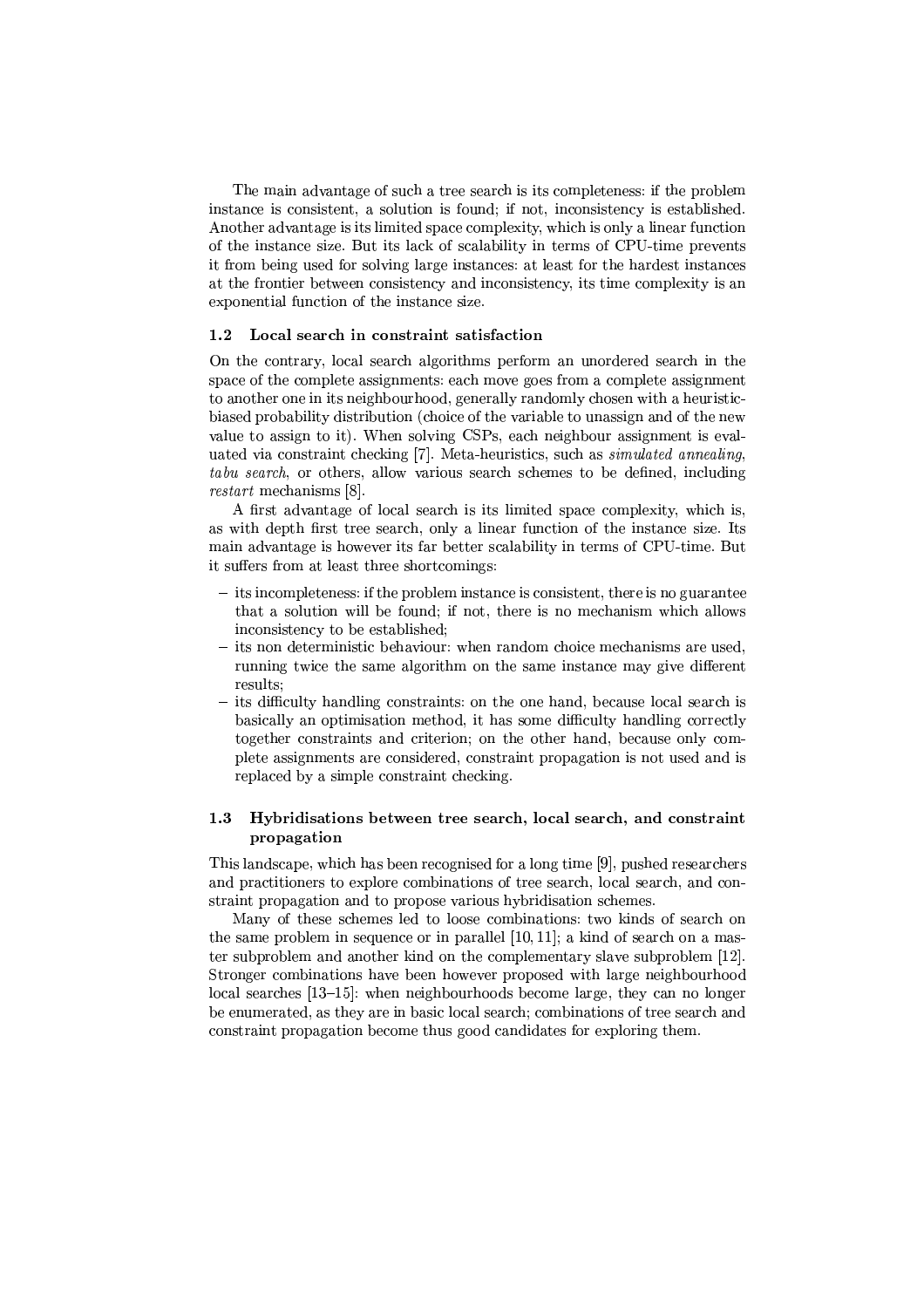### $1.4$ A stronger hybridisation scheme between local search and constraint propagation

Under the name of *decision repair*, a stronger hybridisation scheme has been proposed in [1]. It originated from the following observations: strong combination between search and deduction, such as exists between tree search and constraint propagation, is not possible with basic local search, because it manages only complete assignments; but, it is possible as soon as one considers a local search which manages partial assignments.

More precisely, *decision repair* starts from any assignment A (empty, partial, or complete). It applies any local consistency enforcing algorithm (constraint propagation) on the associated subproblem. In case of consistency, the neighbourhood is the set of assignments that result from the assignment of any unassigned variable in  $A$ . In case of inconsistency, it is on the contrary the set of assignments that result from the unassignment of any assigned variable in  $A$ . This procedure is iterated until a complete consistent assignment (a solution) has been found, inconsistency has been proven, or a time limit has expired.

# 1.5 Expected gains and costs

Expected gains and costs can be analysed from the local search and tree search starting points.

- From the local search starting point, constraint propagation from partial assignments may avoid either exploring uselessly locally inconsistent subproblems, or considering inconsistent values in locally consistent subproblems. But, because constraint propagation from a partial assignment is far more costly than constraint checking on a complete assignment, it is certain that the time taken by a local move will increase. In fact, we hope that, as it has been observed for the combination between tree search and constraint propagation, the decrease in number of moves will compensate for the increase in the cost of each move. To get this result, it is necessary to design constraint propagation algorithms which are both incremental and decremental, that is which support efficiently variable assignments as well as unassignments<sup>1</sup>.
- From the tree search starting point, the main novelty is the complete freedom of choice of the variable to unassign. With *chronological backtracking*. the last assigned variable is systematically unassigned. With *conflict directed*

<sup>&</sup>lt;sup>1</sup> With depth first tree search, we need only incremental algorithms which support variable assignments, because the search is performed in a tree. Any backtrack, even in case of backjumping, comes back to a previously visited partial assignment for which constraint propagation has been already performed and its results recorded for example on a stack. If we allow any assigned variable to be unassigned in case of backtrack, the search is performed no more in a tree, but in a neighbourhood graph. The partial assignment that results from a backtrack may have never been visited. Results of constraint propagation are not available and must be decrementally computed. This is what occurs with *dynamic backtracking* [16, 17], which is a particular case of *decision* repair.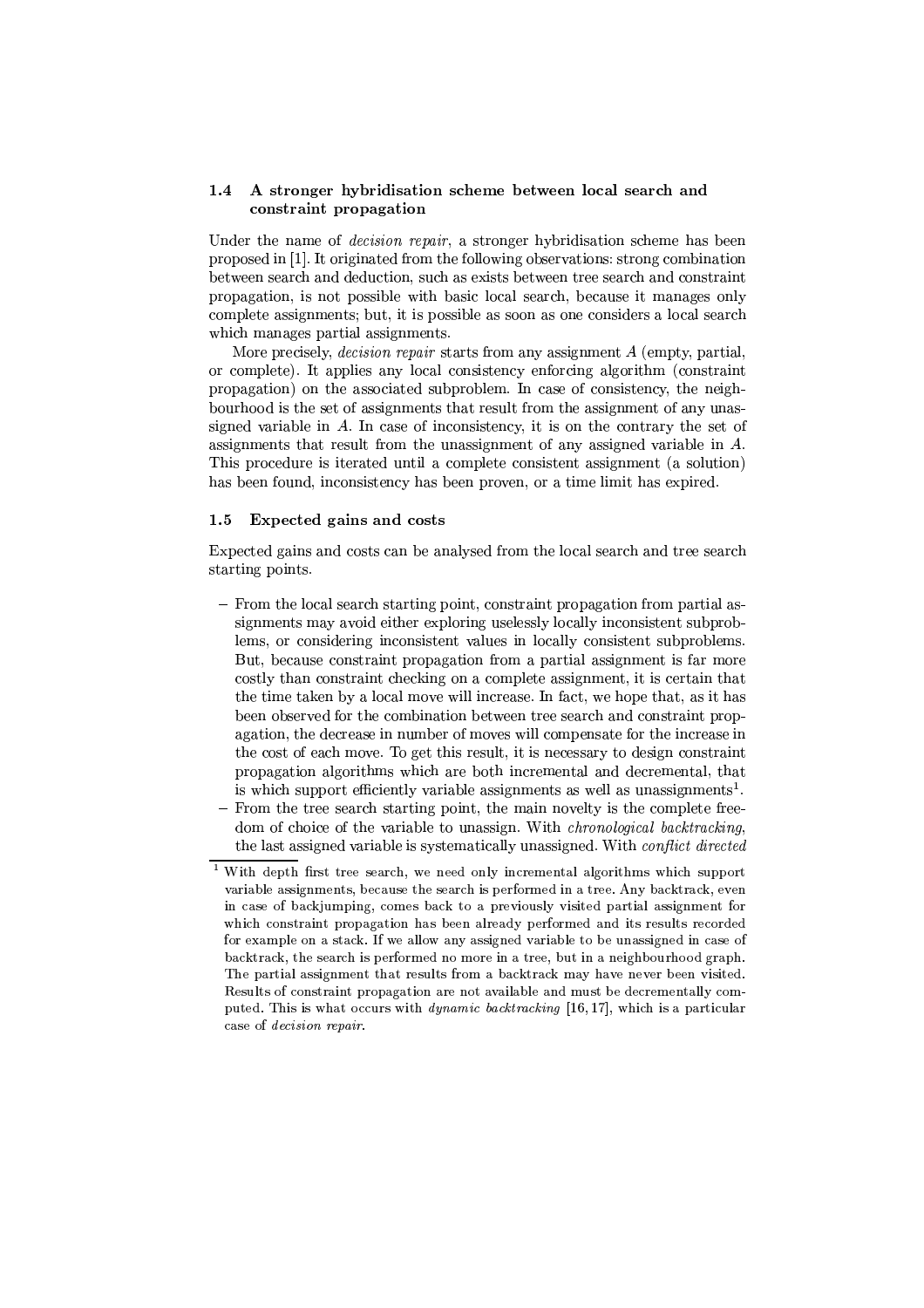*backjumping* [6], all the assigned variables from the last one to the last one involved in the current conflict are unassigned. With *dunamic backtracking* [16], which is no longer a tree search, only the last one involved in the current conflict is unassigned. With partial order backtracking [18, 19], still more freedom is available by following only a partial order between variables. In fact, *decision repair* is similar to *incomplete dynamic backtracking* [20]. As does *incomplete dynamic backtracking*, it lays down completeness for efficiency and scalability. Potentially, this freedom allows the main shortcoming of depth first tree search (the possibility of getting stuck in an inconsistent subtree because of wrong assignments of the first variables) to be fixed (see Figure 1). But, as it has been already said, the need for incremental and decremental constraint propagation algorithms may lead to more costly assignments and unassignments. We hope that the more intelligent search will compensate for that.



Fig. 1: Various forms of backtracking.

#### Study objectives and article organisation 1.6

In [1], N. Jussien and O. Lhomme proposed a specific instance of *decision repair*, called *tabu decision repair*, and evaluated it on open-shop scheduling problems. The objective of our study was slightly different: starting from a minimal *decision* repair scheme, we aimed at listing all the parameters that must be set to get an actual algorithm, and at exploring and evaluating a priori interesting algorithm instances. In other words, our main objective was not to exhibit an efficient instance, but to acquire knowledge about all the possible parameter settings and their relative efficiency, with the long-term objective of acquiring about local search in the space of partial assignments of CSPs the same level of knowledge as has been acquired about depth-first tree search.

After a presentation of the generic algorithm we started from in Section 2, we present its degrees of freedom in Section 3, some possible algorithm instances in Section 4, the results of the experiments we carried out in Section 5, and directions for future work in Section 6.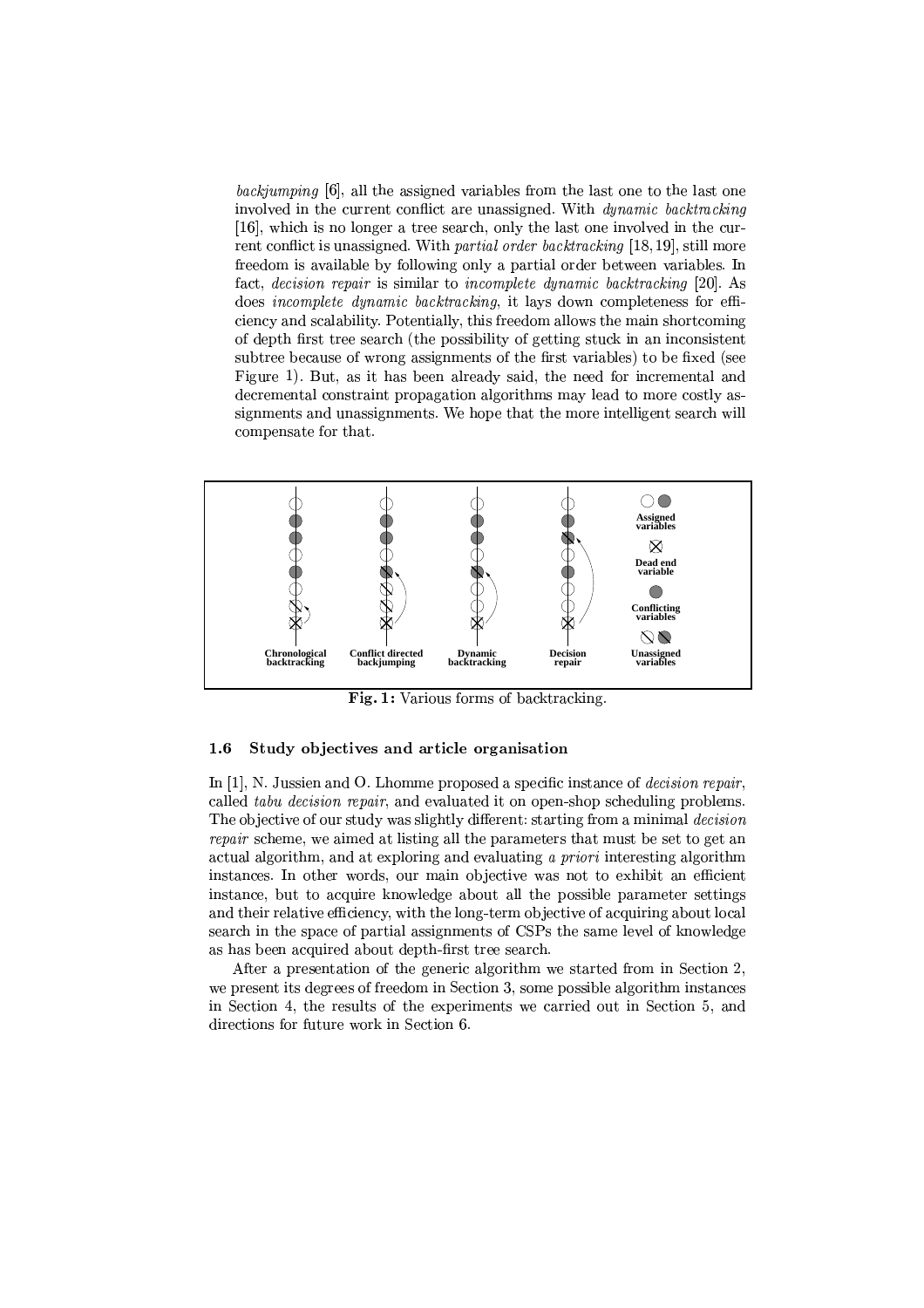In this paper, we only consider satisfaction problems (no optimisation criterion) involving unary and binary constraints, although *decision repair* can deal with constraints of any arity.

### A generic algorithm  $\overline{2}$

We started from a very generic version of *decision repair* (see Figure 2) derived from the first algorithm presented in [1].

```
Data
          : a CSP P and a starting assignment A.
           n is the number of variables in P.
begin
    bool \leftarrow Initial\_Filter(P, A)repeat
        if bool then
            v \leftarrow Extend\_Assignment(P, A)if v = n + 1 then return yes
            else bool \leftarrow \text{Incremental\_Filter}(P, A, v)else
            v \leftarrow Repair\_Assignment(P, A)if v = 0 then return noelse bool \leftarrow Decremental_Filter(P, A, v)
    until Stop()return ?
end
```
Fig. 2: A generic decision repair algorithm

The starting assignment  $A$  may be empty, partial, or complete. Function *Initial\_Filter* uses constraint propagation to enforce any local consistency property on the problem  $P$  restricted by  $A$ . It returns  $True$  if  $P$  is locally consistent and False if not. Function Extend\_Assignment chooses a variable v which is not assigned in the current assignment  $A$  and extends  $A$  by choosing a value a for v. It returns  $n + 1$  if there is no such variable. It is the case when A is complete. Conversely, function  $Repair\_Assignment$  chooses a variable  $v$  which is assigned in the current assignment  $A$  and repairs  $A$  by unassigning  $v$ . It returns 0 if there is no such variable. It is the case when  $\vec{A}$  is empty or when inconsistency explanations (sets of assigned variables the assignments of which imply inconsistency) are produced and recorded and the current inconsistency explanation is empty. Functions *Incremental\_Filter* and *Decremental\_Filter* use respectively incremental and decremental algorithms to enforce local consistency, without computing everything again from scratch. As does *Initial\_Filter*, they return True if the current subproblem is locally consistent and False if not. Function *Stop* implements any stopping criterion. The algorithm ends with a proof of consistency of P and an associated solution (answer  $yes$ ), with a proof of inconsistency of  $P$  (answer no), or with nothing in case of activation of the stopping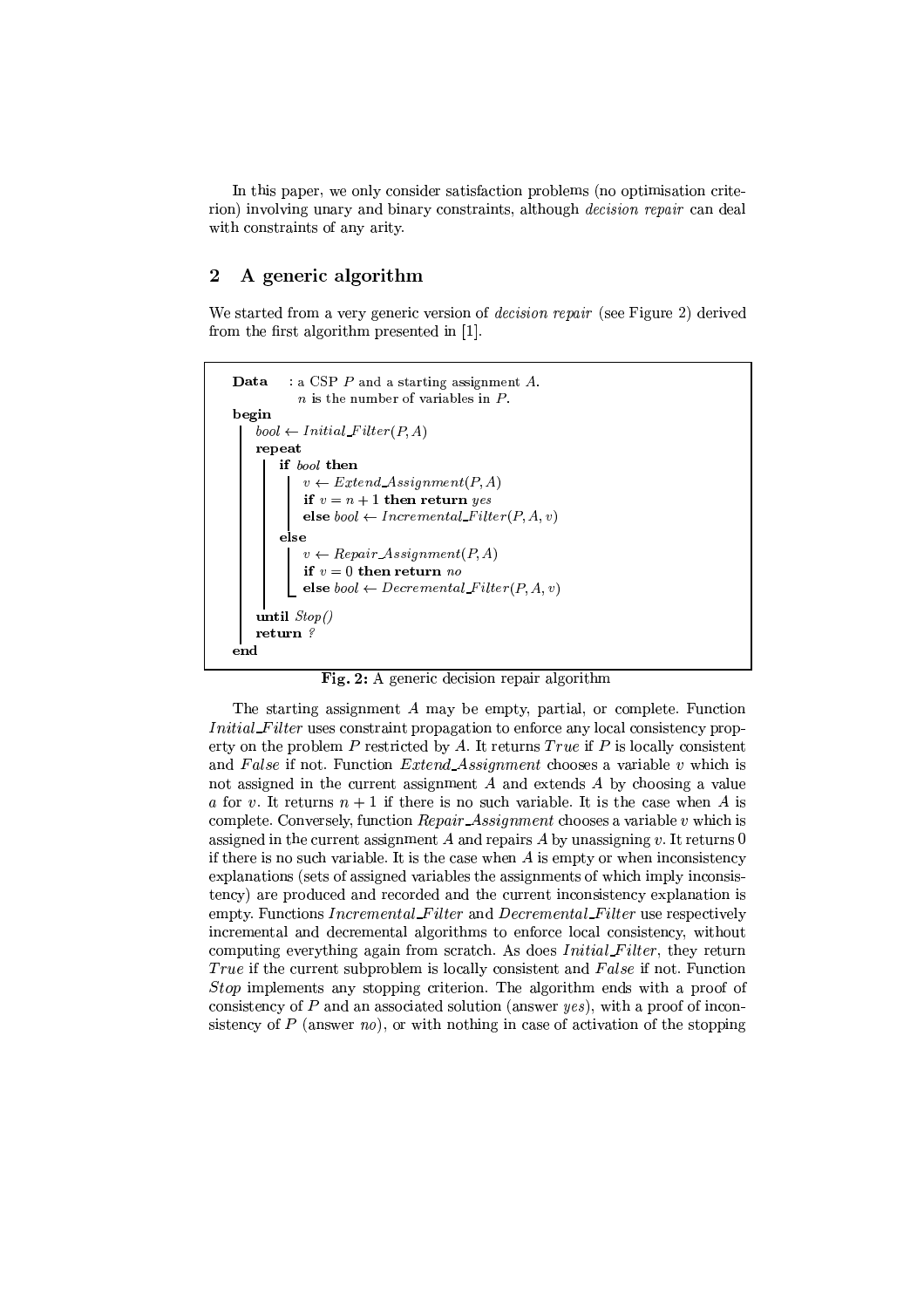criterion (answer ?). See Figure 3 for a comparison with the outputs of classical tree or local searches. Note the complete symmetry of the algorithm, with regard to extension and repair and to consistency and inconsistency.

|                 |                             | Consistent instances Inconsistent instances |
|-----------------|-----------------------------|---------------------------------------------|
| Tree searchl    | Yes                         |                                             |
| Local searchl   | $Yes \text{ or }?$          |                                             |
| Decision repair | <i>Yes</i> or $\frac{2}{3}$ | <i>No</i> or $\frac{2}{3}$                  |

Fig. 3: Possible outputs on consistent and inconsistent problem instances.

To put things in a more concrete form, we show in Figures 5 and 6 possible traces of a *decision repair* algorithm on a consistent graph colouring problem  $P_c$ and on an inconsistent one  $P_i$  (see Figure 4).



Fig. 4: A consistent graph colouring problem  $P_c$  and an inconsistent one  $P_i$ 

In both cases, after each assignment of a variable  $v$ , the algorithm performs forward checking from  $v$  to the current domains of the unassigned variables. For each removed value, the singleton  $\{v\}$  is recorded as a removal explanation. When the domain of a variable  $v'$  is wiped out, a variable  $v''$  is chosen to be unassigned in the current inconsistency explanation, that is in the union of the value removal explanations in the domain of  $v'$ . After unassignment of  $v''$ , a value removal explanation is created for its previous value (the previous inconsistency explanation minus  $v''$ ). Irrelevant value removal explanations, those that involve  $v''$ , are then removed. The associated values are restored. But forward checking must be performed again from the assigned variables to the current domains of the unassigned ones. For assignment, the variable of lowest index among the variables of smallest current domain is chosen. Values are tried in the order  $\{R, G, B\}$  for  $P_c$  and  $\{R, B\}$  for  $P_i$ . For unassignment, a variable is randomly chosen in the current inconsistency explanation.

Because *decision repair* in not a tree search but a local search in the space of partial assignments, its trace is only a sequence of states, each state being composed of a partial assignment and of a set of value removal explanations. In each state, initially forbidden values are pointed out in dark grey, current assignments by a small black square, and currently removed values by the indices of the variables that are involved in their removal explanation. Values the removal explanation of which is empty, those that are inconsistent whatever the assignment of the other variables is, are pointed out in light grey.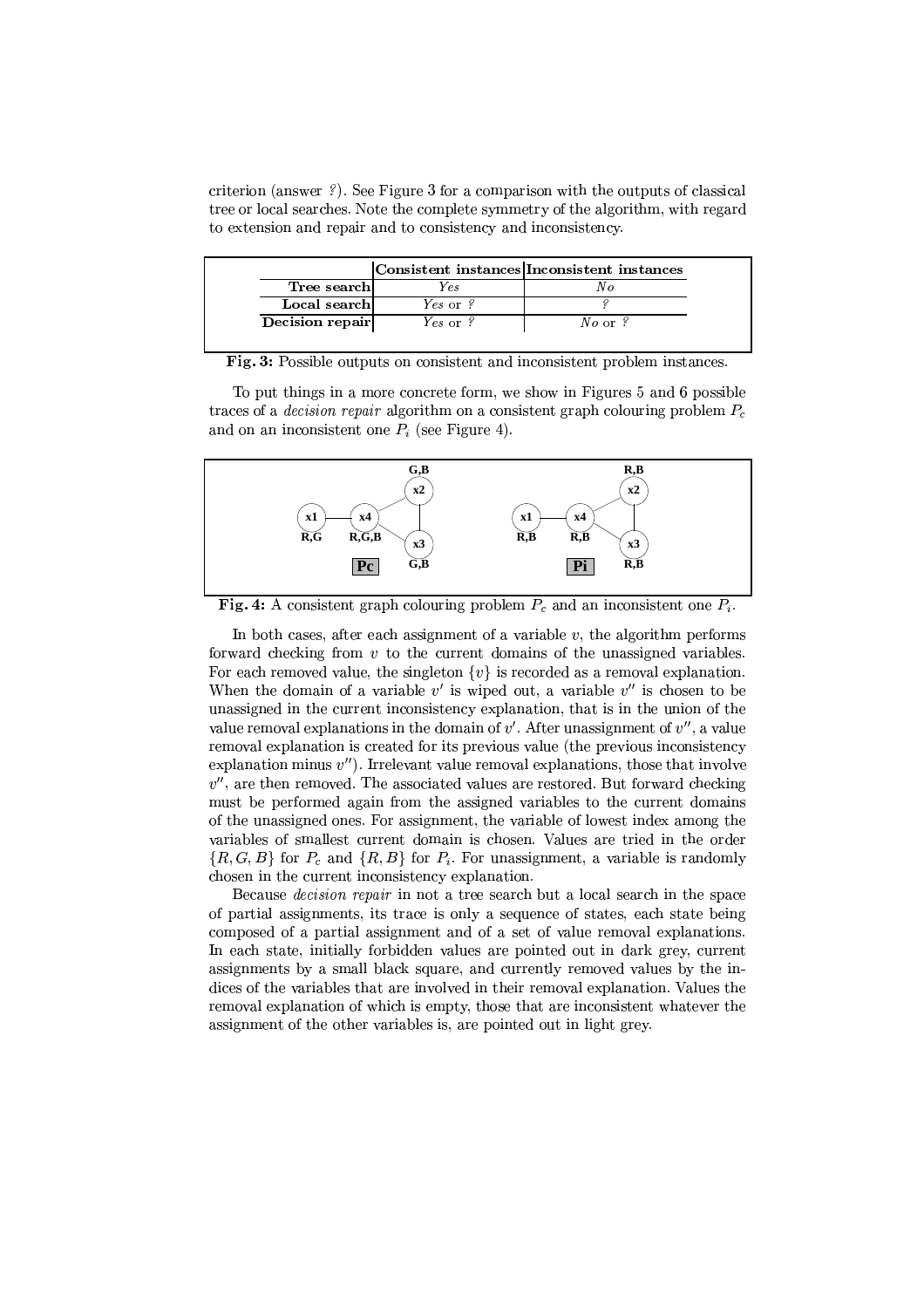For example, on  $P_c$  (see Figure 5), in state  $s_4$ , the domain of variable  $x_4$  is wiped out and all the other variables are involved in the inconsistency explanation. We assume that variable  $x_2$  is chosen to be unassigned. This is what is done in state  $s_5$ . Value G is removed from the domain of  $x_2$  with  $\{x_1, x_3\}$  as an explanation. The value removal explanations in which  $x_2$  was involved are forgotten and associated values restored: value G for  $x_3$  and  $x_4$ . But forward checking the current domain of  $x_2$  removes value B with  $\{x_3\}$  as an explanation.



**Fig. 5:** A possible execution of *decision repair* on  $P_c$ .

On  $P_i$ , in state  $s_6$  (see Figure 6), the domain of variable  $x_4$  is wiped out with  $\{x_2\}$  as an explanation. Variable  $x_2$  is unassigned and its previous value R is removed with an empty explanation. It is thus sure that value  $R$  for  $x_2$  does not take part to any solution and can be removed from its domain. Similarly, when, in state  $s_{10}$ , the domain of variable  $x_3$  is also wiped out with  $\{x_2\}$  as an explanation, variable  $x_2$  is unassigned and its previous value B is removed with an empty explanation. It is thus sure that value B for  $x_2$  does not take part to any solution and can be removed from its domain. Because the domain of  $x_2$  is now empty, inconsistency of  $P_i$  is proven.



**Fig. 6:** A possible execution of *decision repair* on  $P_i$ .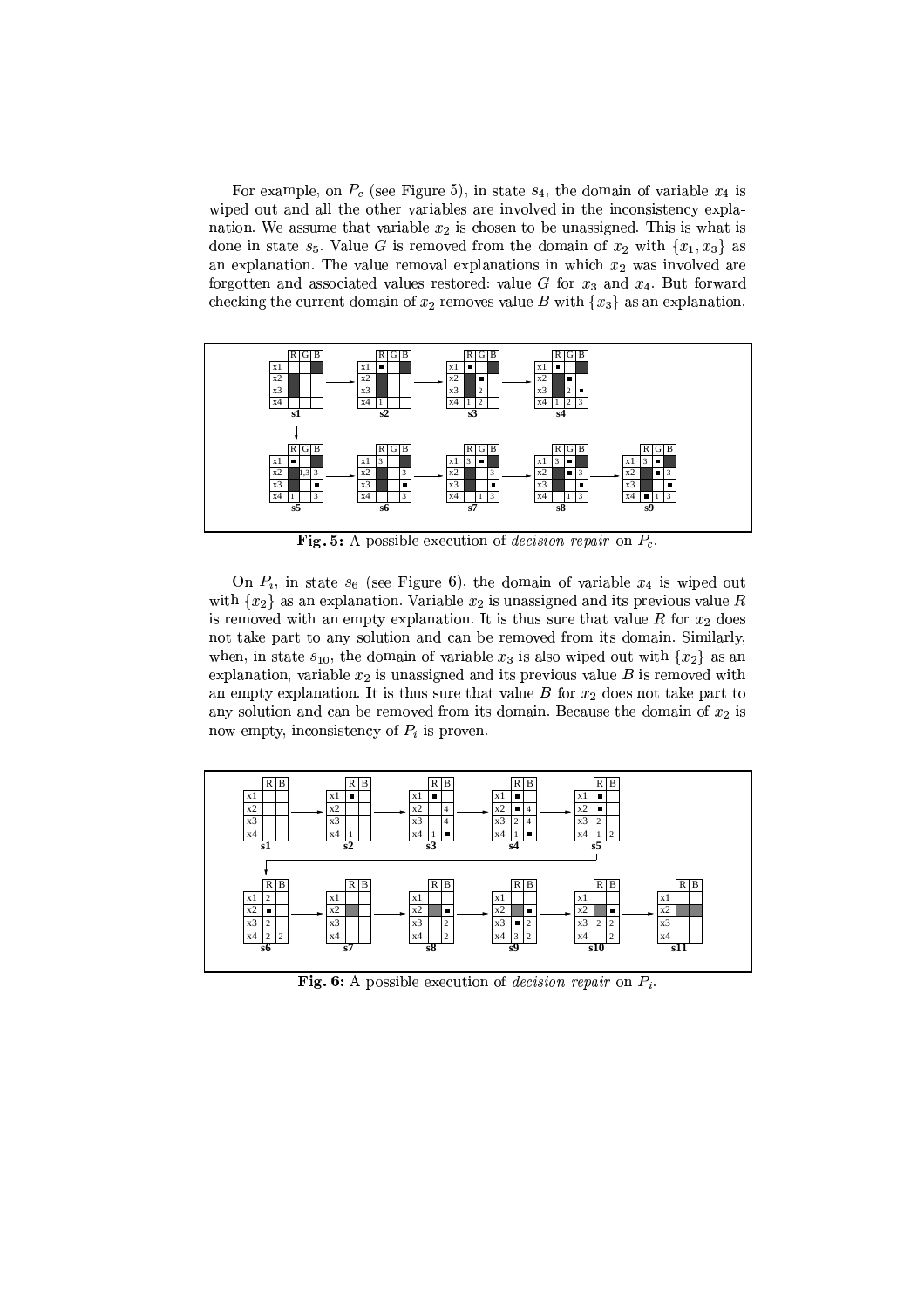### **Parameter settings** 3

We can now list all the parameters that take place in such an algorithm:

- 1. the local consistency property which is enforced via constraint checking or constraint propagation at each step of the algorithm (functions Initial\_Filter, *Incremental\_Filter*, and *Decremental\_Filter*). If a partial assignment is considered as consistent when all the completely assigned constraints are satisfied, we get the local search counterpart of backward checking. If it is considered as consistent when no domain of any unassigned variable is wiped out by forward checking, we get the local search counterpart of *forward check* $inq$  [4]. If it is considered as consistent when no domain of any unassigned variable is wiped out by arc consistency enforcing, we get the local search counterpart of  $MAC$  [5]. Other forms of local consistency may be obviously considered;
- 2. the way local consistency is enforced at the beginning of the search and at each step of the search after variable assignment or unassignment. Questions arise particularly about variable unassignments (function *Decremental*  $Filter)$  and the way of avoiding propagating constraints again from scratch after each unassignment. If no information is recorded when propagating constraints, constraint graph information can be used to limit the work to do in case of unassignment  $[21, 22]$ . If the variable assignment order is recorded, it can also be used to limit this work. In [20], conflict counts associate with any value of any variable the number of current conflicting assignments and are used with *forward checking* to know at each step of the algorithm if a value of a variable belongs or not to its current domain (null or not null counter). Finally, if value removal justifications or explanations are recorded when propagating constraints, more value removals can be saved in case of unassignment  $[23-25, 17]$ ;
- 3. the way these value removal explanations are handled when they are produced and recorded. Can more than one removal explanation be recorded per value (functions Incremental\_Filter and Decremental\_Filter)? Must irrelevant removal explanations (inconsistent with the current assignment) be maintained (function *Decremental Filter*)? When irrelevant removal explanations are maintained, how should the learning memory size be limited?
- 4. the variables and values that are affected by constraint propagation (functions Initial Filter, Incremental Filter, and Decremental Filter). With depth first tree search, only the variables that are not assigned yet and the values in their domains that have not been removed vet are affected by constraint propagation. This is justified by the fact that the search goes always forward: more variables are assigned, more values are removed in the domains of the unassigned variables. The backward moves are not free and use a stack to recover previous states. With *decision repair*, the search goes freely forward and backward: any variable can go at any step from the unassigned to the assigned state and inversely; the same way, any value of any variable can go at any step from the present to the removed state and inversely. In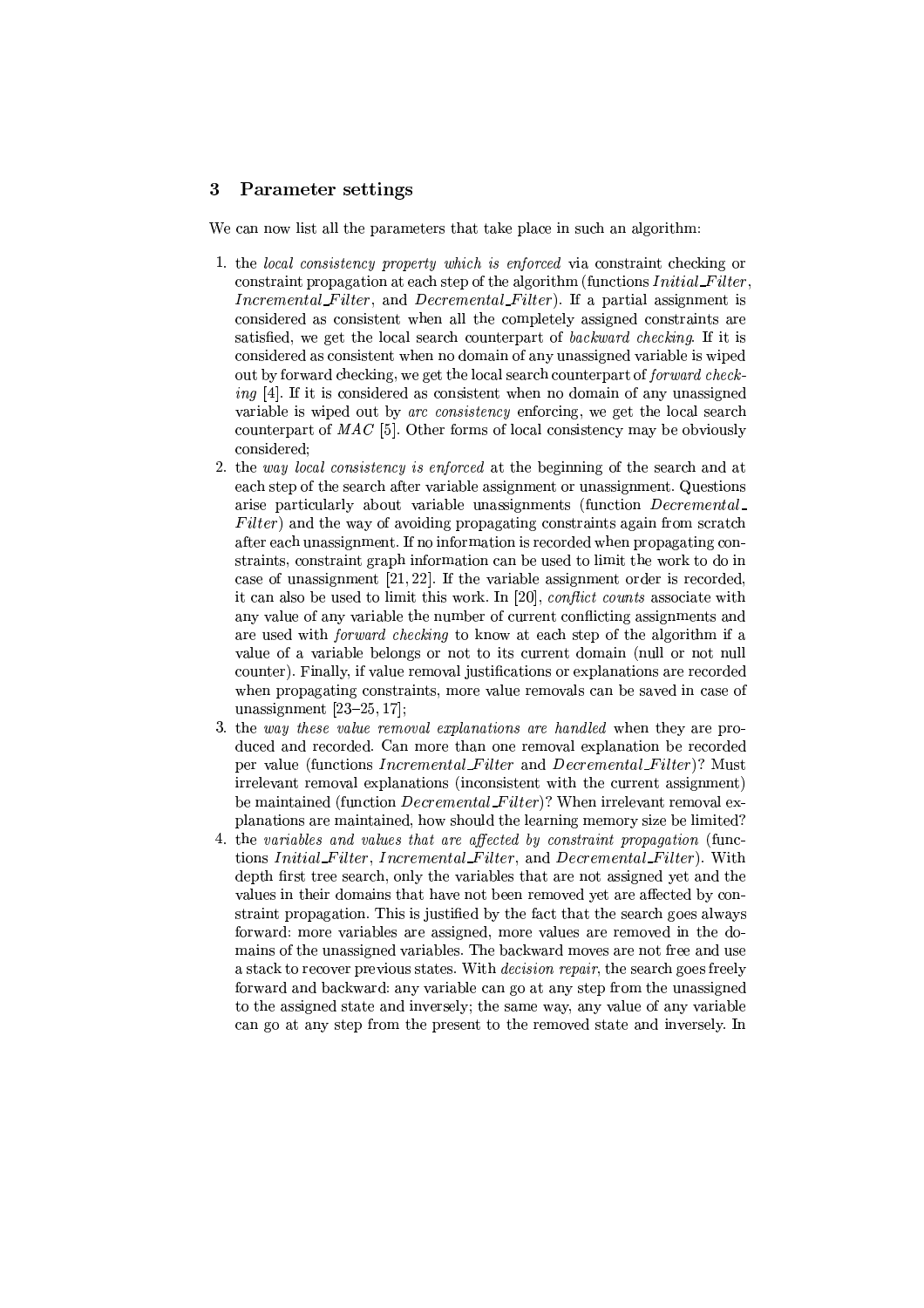such conditions, it may be interesting both for the sake of efficiency and of information quality to perform constraint propagation on all the variables (unassigned and assigned) and all the values of the initial domains (present or removed). Such a systematic computing is obviously more costly, but can make the computing at each step easier and provide information for better heuristic choices (see below):

- 5. the heuristics that are used by function Extend\_Assignment to choose the *variable to assign* in case of local consistency and the *value to assign to it.* All the studies that have been carried out about that in the context of depth first tree search [3] are *a priori* reusable in this larger local search context:
- 6. the heuristics that are used by function Repair\_Assignment to choose the *variable to unassign* in case of inconsistency. Because this choice is the main novelty of *decision repair* with regard to depth first tree search, completely new heuristics must be designed and experimented for that. Various criteria should be a priori taken into account to judge the interest in unassigning a variable v of current value  $a(v)$ , initial domain  $d(v)$ , and current domain  $d'(v)$ : (i) the fact that v is involved in the current inconsistency, whatever the way this inconsistency is computed (constraint graph information, value removal explanations ...), (ii) the number of constraints in which v is involved (its degree in the constraint graph), (iii) the number of values in the domains of the other variables that are inconsistent with  $a(v)$  (in the consistency graph), (iv) the quality of  $a(v)$  with regard to any static heuristic ordering of  $d(v)$ , (v) the size of  $d(v)$  and  $d'(v)$ , (vi) the removal explanations already produced and recorded for the values in  $d(v) - d'(v)$ , (vii) the rank of  $v$  in the current assignment order, (viii) the value removal explanations that would be destroyed and forgotten in the domains of the other variables in case of unassignment of  $v \ldots$ . Note that we can build from these criteria unassignment heuristics which aim at building a consistency proof (a solution) by removing bad choices (for example, to unassign a variable the value of which is inconsistent with the greatest number of values in the domains of the other variables) and other ones which aim at building an inconsistency proof (for example, to unassign a variable the domain size of which is the smallest, or a variable for which the number of destroyed value removal explanations in the domains of the other variables would be the smallest in case of unassignment, in order to destroy as less as possible the proof in progress):
- 7. the presence or absence of priority for assignment (resp. unassignment) to the variable that has been unassigned (resp. assigned) just before, when an assignment (resp. unassignment) immediately follows an unassignment (resp. assignment). See for example [26]. Such priorities limit the choice of the variable to assign or to unassign in these situations, but favour the production of inconsistency proofs. When both priorities are present, we say that the associated algorithm perseveres.
- 8. finally, the *stopping criterion* which is used by function *Stop* when no result yes or no has been already produced: CPU-time, number of assignment extensions or repairs ...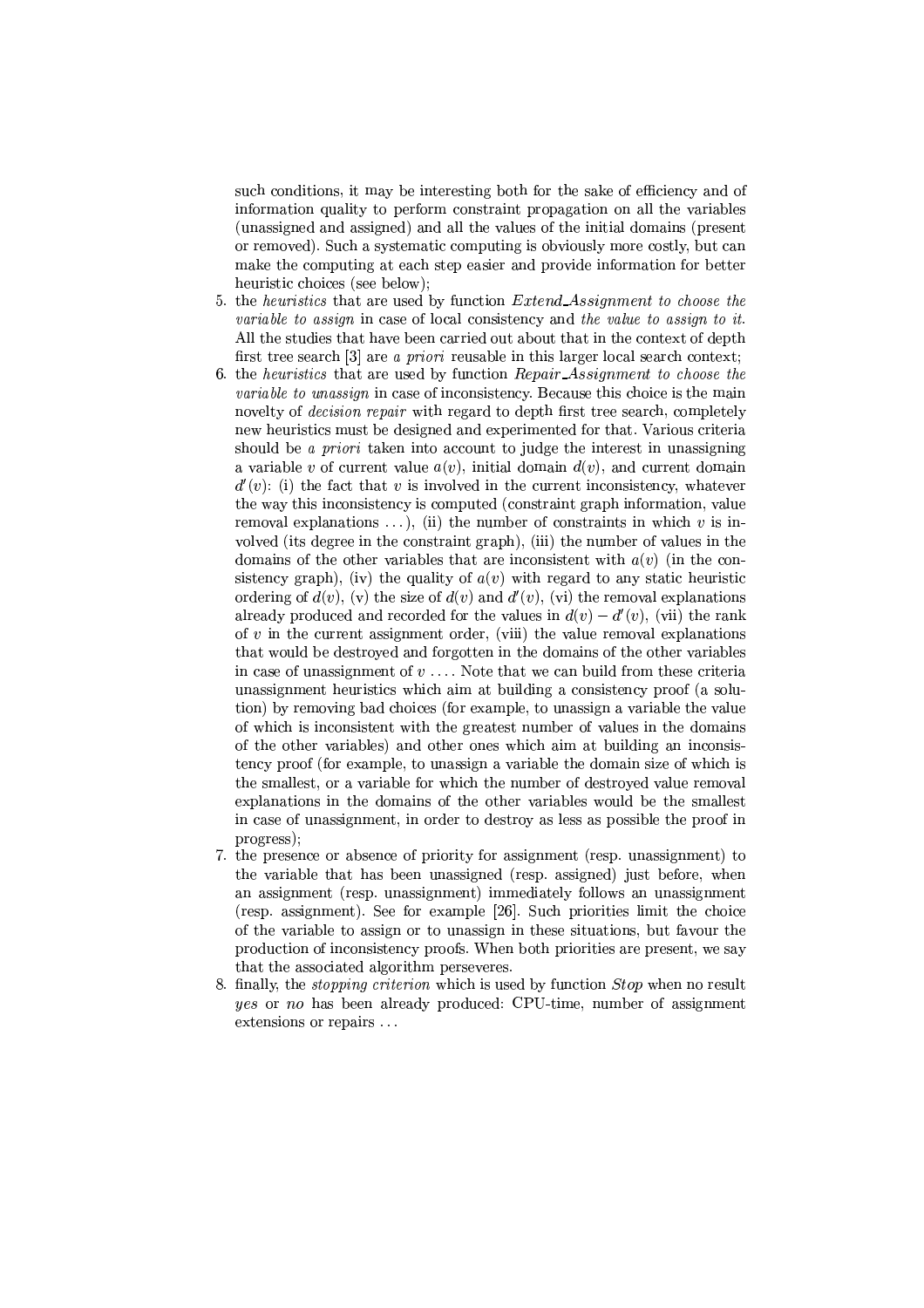#### Some algorithm instances 4

This very generic algorithm scheme includes many known instances.

- Depth first tree search with chronological backtracking is an instance of de*cision repair* where the last assigned variable is systematically chosen to be unassigned in case of inconsistency. In such conditions, the current state of the algorithm is a partial assignment equipped with an assignment order and the neighbourhood graph becomes a tree. A stack can be used to avoid performing constraint propagation again in case of unassignment. Completeness is guaranteed without the help of any inconsistency explanation.
- Dynamic backtracking [16,17] is another instance where value removal explanations are produced and recorded as long as they remain relevant (consistent with the current assignment) and where, in case of inconsistency, the last assigned variable involved in the current inconsistency explanation is systematically chosen to be unassigned. The neighbourhood graph is no more a tree. A stack cannot be used anymore. But completeness is guaranteed.
- $-$  Partial order backtracking [18,19] is an extension of dynamic backtracking where, in case of inconsistency, an assigned variable, involved in the current inconsistency explanation and following a partial order between variables which results from the previously recorded value removal explanations, is chosen to be unassigned. Completeness is still guaranteed.
- Incomplete dynamic backtracking [20] is another instance where constraint propagation is performed via *forward checking* on all the variables (assigned or not) and all their values (removed or not), where *conflict counts* associate with any value of any variable the number of current conflicting assignments, and where the choice of the variable to unassign<sup>2</sup> in case of inconsistency is free (either random or following a given heuristics). As a consequence of this complete freedom, completeness is no more guaranteed.
- Even min conflicts [7] can be considered as an instance of decision repair where constraint checking is only performed on complete assignments (all the partial assignments are assumed to be consistent), where the explanation for the inconsistency of a complete assignment is the union of the variables of the unsatisfied constraints, where, in case of inconsistency, a variable is randomly chosen in the current inconsistency explanation to be unassigned, and where a new value is randomly chosen among those that minimise the number of unsatisfied constraints if they were selected. In absence of inconsistency explanation recording, completeness is not guaranteed.

Beyond these known algorithms and without any exhaustivity intention, new potentially interesting algorithm instances could be considered round specific unassignment heuristics.

 $^{2}$  In fact, *incomplete dynamic backtracking* allows several variables to be unassigned at the same time. The number of unassigned variables at each backtrack step is a new algorithm parameter. This option could be introduced in the generic decision repair scheme.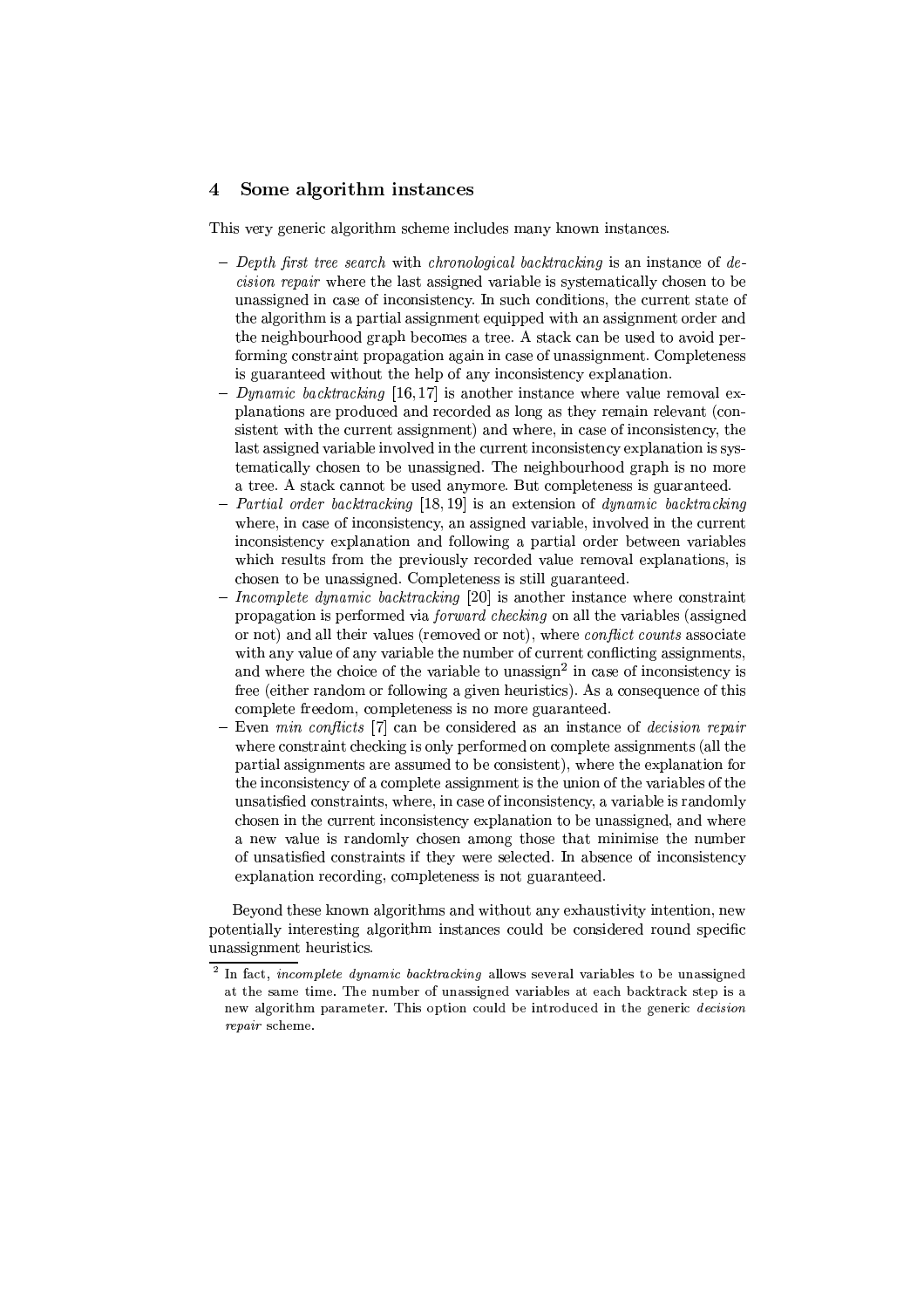- A first obvious option consists in choosing the variable to unassign randomly in the current inconsistency explanation, as in *min conflicts*, whatever the way this explanation is built. Such a heuristic we refer to as *UHrand* could be profitably integrated into a global *randomisation* and *restart* scheme, inspired from [27].
- $-$  A second option consists in choosing the variable to unassign randomly among the variables of the current inconsistency explanation the assignment of which is the most doubtful. If a static heuristic value is associated with each value of each variable, we can for example consider that the doubtful nature of an assignment is measured by the difference between the heuristic values of the first and of the second value. Such a heuristic we refer to as UH mostdoubt aims at undoing quickly doubtful choices in order to produce solutions.
- $-$  A third option consists in choosing the variable to unassign randomly among the variables of the current inconsistency explanation that are the least involved in value removal explanations in the domains of the other variables. Such a heuristic we refer to as *UHmindestrou* aims at keeping recorded as long as possible value removal explanations in order to build inconsistency proofs. It can be improved by giving higher weights to removal explanations that have been built by backtrack than to removal explanations that have been directly built by constraint propagation, because the first ones generally needed more work to be produced, and by giving higher weights to smaller removal explanations. It can be also improved by performing constraint propagation on all the variables and not only on the unassigned ones in order to get more precise heuristic information.

#### Experiments 5

We carried out experiments on many problems and instances, with many algorithmic variants, but we report in this paper only the ones that have been carried out on randomly generated, but not completely homogeneous, binary CSPs, with a limited number of algorithmic variants: the ones that appeared to be potentially more efficient than the classical tree or local search algorithms.

# 5.1 Problem instances

We considered binary CSPs, randomly generated with the usual four parameters: number of variables  $n$ , domain size  $d$  (the same for all the variables), graph connectivity  $p_1$ , and constraint tightness  $p_2$  (the same for all the constraints), but we broke their homogeneity by partitioning the set of variables into  $nc$ clusters of the same size and by introducing a graph connectivity  $p_1$  inside each cluster (the same for all the clusters) and a lower one  $p_{1c}$  between clusters.

The experimental results that are shown in Figures 7 and 8 have been obtained with  $n = 50$ ,  $d = 10$ ,  $nc = 5$ ,  $p_1 = 30$ ,  $p_{1c} = 20$ , and  $p_2$  varying between 30 and 40 around the complexity peak. 10 instances have been generated for each value of  $p_2$ . Note that, for  $p_2 \leq 32$ , all the generated instances are consistent,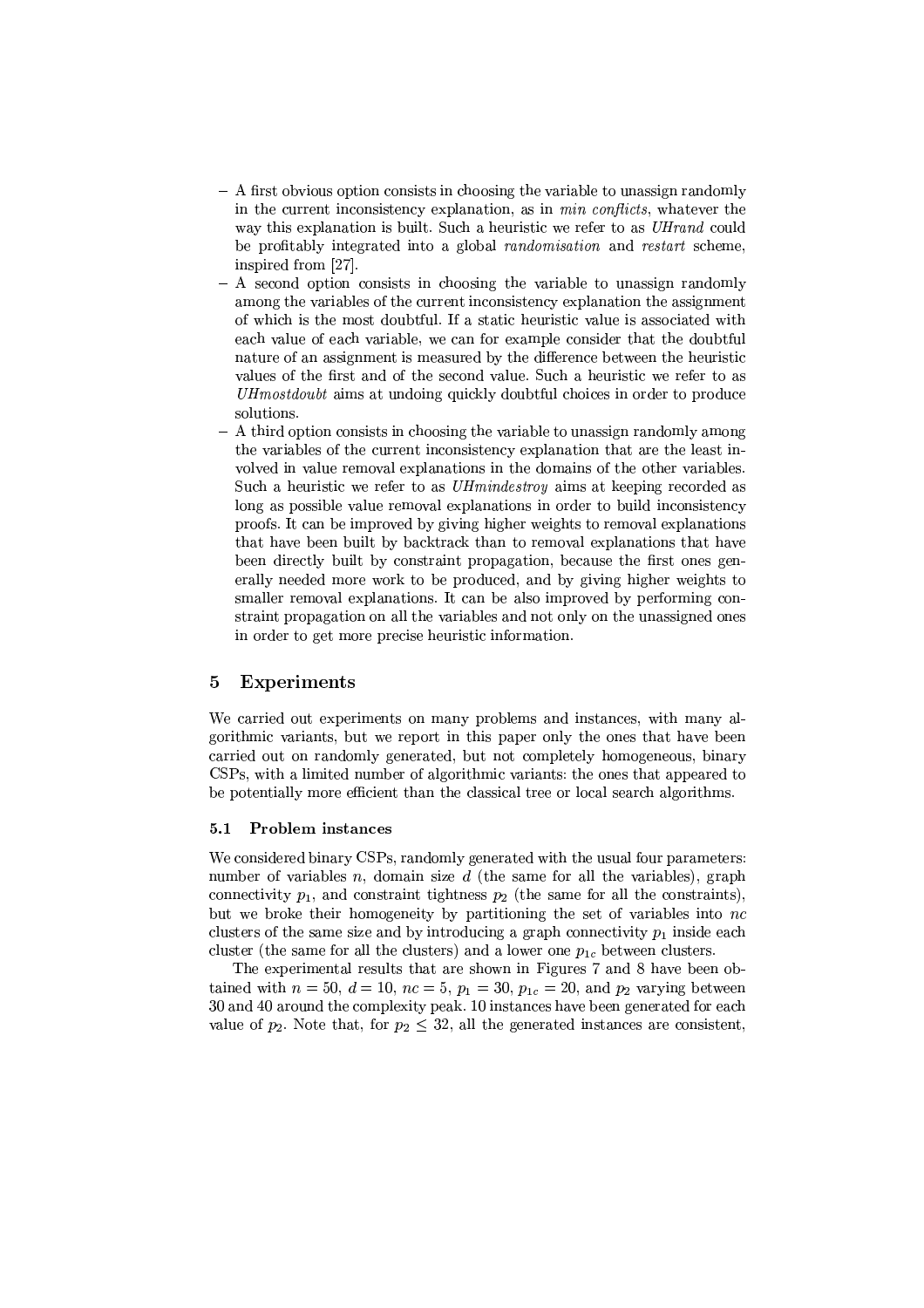that, for  $p_2 \geq 34$ , all of them are inconsistent, and that, for  $p_2 = 33$ , only one generated instance out of 10 is inconsistent.

#### $5.2$ Algorithms

The algorithms we compared are backtrack (BT), conflict directed backjump*ing* (CBJ), *dynamic backtracking* (DBT), *min conflicts* (MC), and four variants of *decision repair* (DR(rand), DR(mostdoubt), DR(mindestroy, uvar), and  $DR(mindestroy, avar)).$ 

Except MC, all of these algorithms perform forward checking. Except MC and BT, all of them compute and record value removal explanations, and maintain only those that remain relevant. Forward checking is only performed on the current domains. Except for the fourth variant of DR (DR(mindestroy, avar)), it is only performed on the unassigned variables. Except MC, all of these algorithms persevere. Except for MC, the assignment heuristics consists in choosing an unassigned variable of smallest ratio between its current domain size and its degree in the constraint graph. Except for MC and the second variant of DR (DR(mostdoubt), the value heuristic is random. The four variants of DR have in common the choice of the variable to unassign inside the current inconsistency explanation. However, they differ mainly in the way of making this choice.

- DR(rand) uses *UHrand* as an unassignment heuristic (see Section 4).
- $DR (most doubt)$  uses *UHmostdoubt* as an unassignment heuristic (see Section 4) and *VHmineff* as a static value heuristic. This value heuristic results from the pre-computing for each value of each variable of the number of values it removes in the domains of the other variables. Values are ordered in each domain according to an increasing value of this number.
- $DR$ (mindestroy, uvar) uses *UHmindestroy* as an unassignment heuristic (see Section 4).
- $DR(minedestrov,avar)$  differs from  $DR(mindestrov,uvar)$  only in that forward checking is performed on all the variables.

#### **Experimental results** 5.3

Because all the considered algorithms involve random choices, each of them has been run 20 times on each instance. Each run has been given a maximum CPUtime of 120 seconds. A CPU-time of 120 seconds is associated with any run which did not finish by the deadline. Figure 7 reports the median CPU-time as a function of  $p_2$ . Figure 8 reports the number of runs which did not finish by the deadline, among the 200 (20  $\cdot$  10) for each value of  $p_2$ . These results allow us to make the following observations.

- If MC may be efficient on consistent instances, it becomes quickly inefficient when approaching the consistency/inconsistency frontier. It is, as other classical local search algorithms, unable to solve inconsistent instances.
- BT, CBJ, and DBT present the same usual behaviour with a peak of complexity at the consistency/inconsistency frontier. Results of CBJ and DBT are similar and both clearly better than those of BT.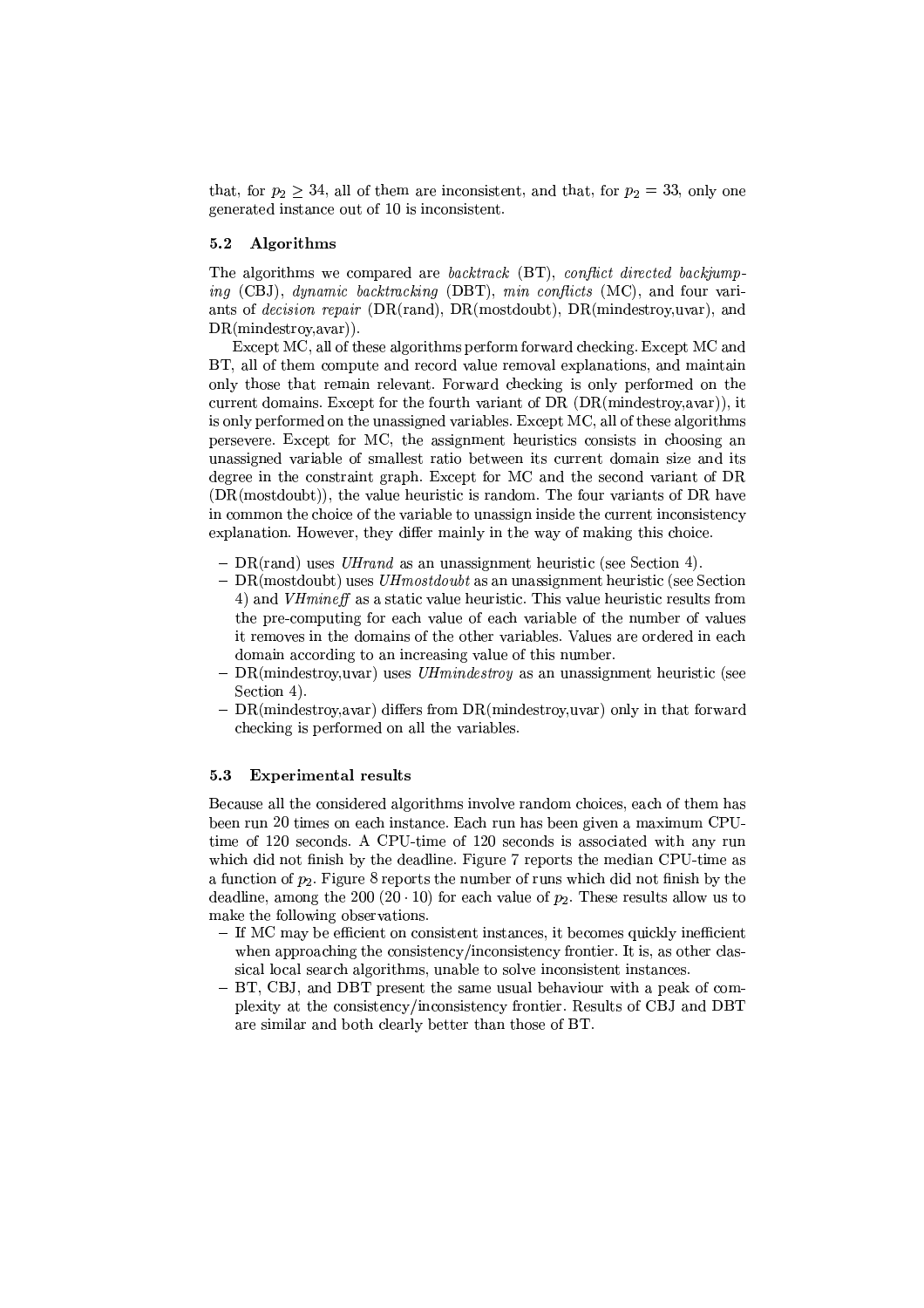

Fig. 7: Median CPU-time on randomly generated problem instances.

- $DR(rand)$  and  $DR(mostdoubt)$  produce quasi identical results and present a behaviour which is similar to that of MC. Although they are the most efficient on consistent instances at the consistency/inconsistency frontier, they are, as MC and other classical local search algorithms, unable to solve inconsistent instances.
- Although they are basically local search algorithms in the space of partial assignments, and thus a priori incomplete, DR(mindestroy, uvar) and DR(mindestroy, avar) present the same behaviour as do complete algorithms such as BT, CBJ, and DBT. Moreover they are the most efficient on inconsistent instances at the consistency/inconsistency frontier and allow the greatest number of instances to be solved by the deadline. Note a small advantage for  $DR(mindestrov, uvar)$  when compared with  $DR(mindestrov, avar)$  in terms of CPU-time on consistent instances at the consistency/inconsistency frontier: performing forward checking on all the variables is too costly. On the contrary, note a small advantage for DR(mindestroy, avar) when compared with DR(mindestroy, uvar) in terms of number of solved instances at this frontier: performing forward checking on all the variables provides the algorithm with a better unassignment heuristic.

### **Future work** 6

Beyond these first results, many questions remain unanswered and need further experimental and theoretical studies. Among them:

- Are there unassignment heuristics that can better solve consistent instances and other ones that can better solve inconsistent ones? If we know nothing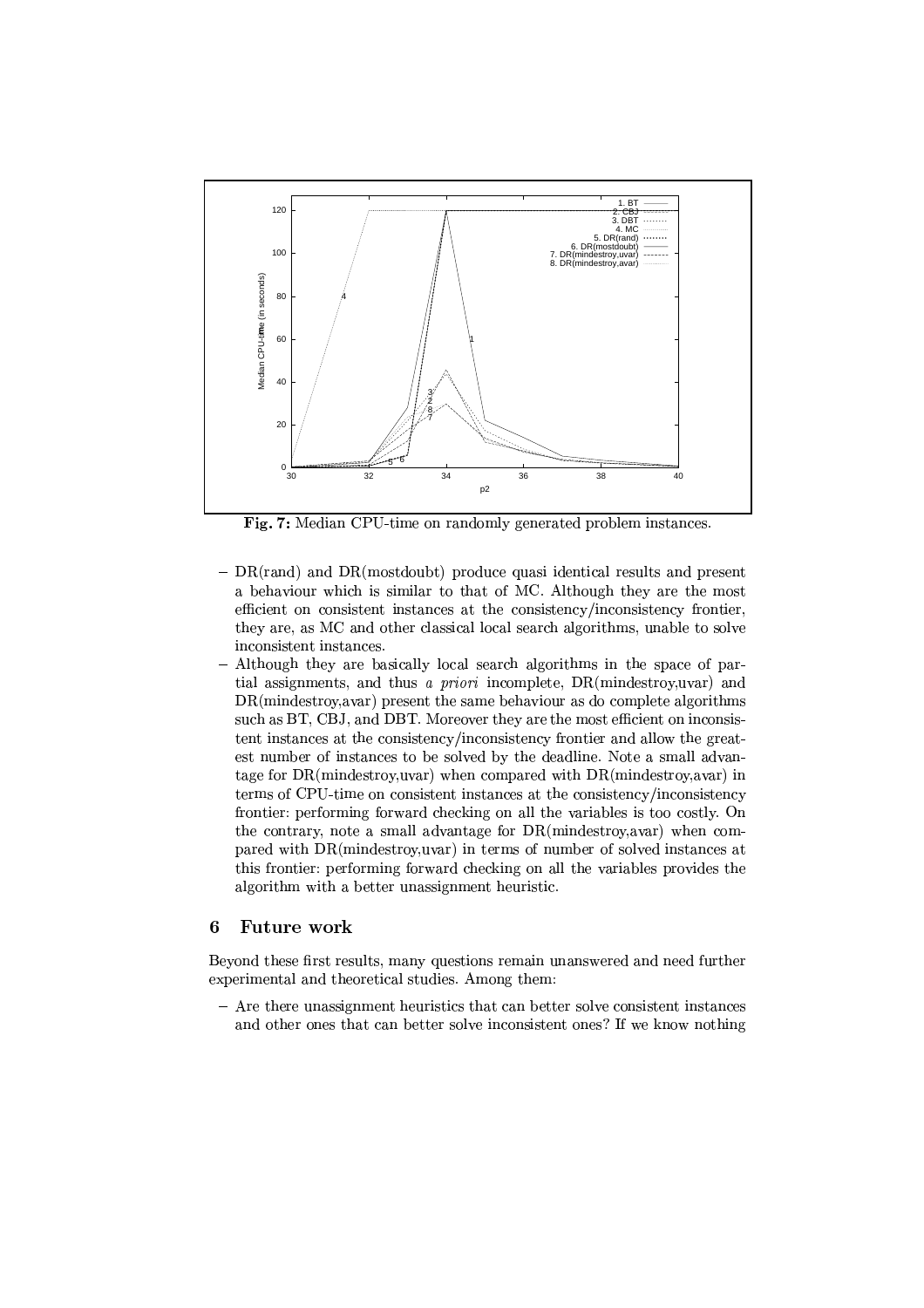

Fig. 8: Number of unsolved problem instances within 120 seconds.

about consistency or inconsistency, would it be profitable to run two algorithms concurrently, one with the objective of building a solution and the other one with the objective of building an inconsistency proof?

- What must be the unassignment heuristics to allow inconsistent instances to be solved? Can we define sufficient conditions on these heuristics to guarantee algorithm termination without any stopping criterion, and thus algorithm completeness? Can we, still better, define necessary conditions?
- What is the influence of the level of local consistency, checked on each partial assignment, on the efficiency of this kind of local search (forward checking, arc consistency  $\dots$ ), and, beyond that, the precise influence of all the parameters listed in section 3?

Acknowledgements Many thanks to Narendra Jussien and Olivier Lhomme for the *decision repair* algorithm and particularly to Narendra for fruitful discussions about this algorithm.

# References

- 1. Jussien, N., Lhomme, O.: Local Search with Constraint Propagation and Conflictbased Heuristics. Artificial Intelligence 139 (2002)
- 2. Tsang, E.: Foundations of Constraint Satisfaction. Academic Press Ltd. (1993)
- 3. Dechter, R., Pearl, J.: Network-based Heuristics for Constraint Satisfaction Problems. Artificial Intelligence 34 (1987)
- 4. Haralick, R., Elliot, G.: Increasing Tree Search Efficiency for Constraint Satisfaction Problems. Artificial Intelligence 14 (1980)